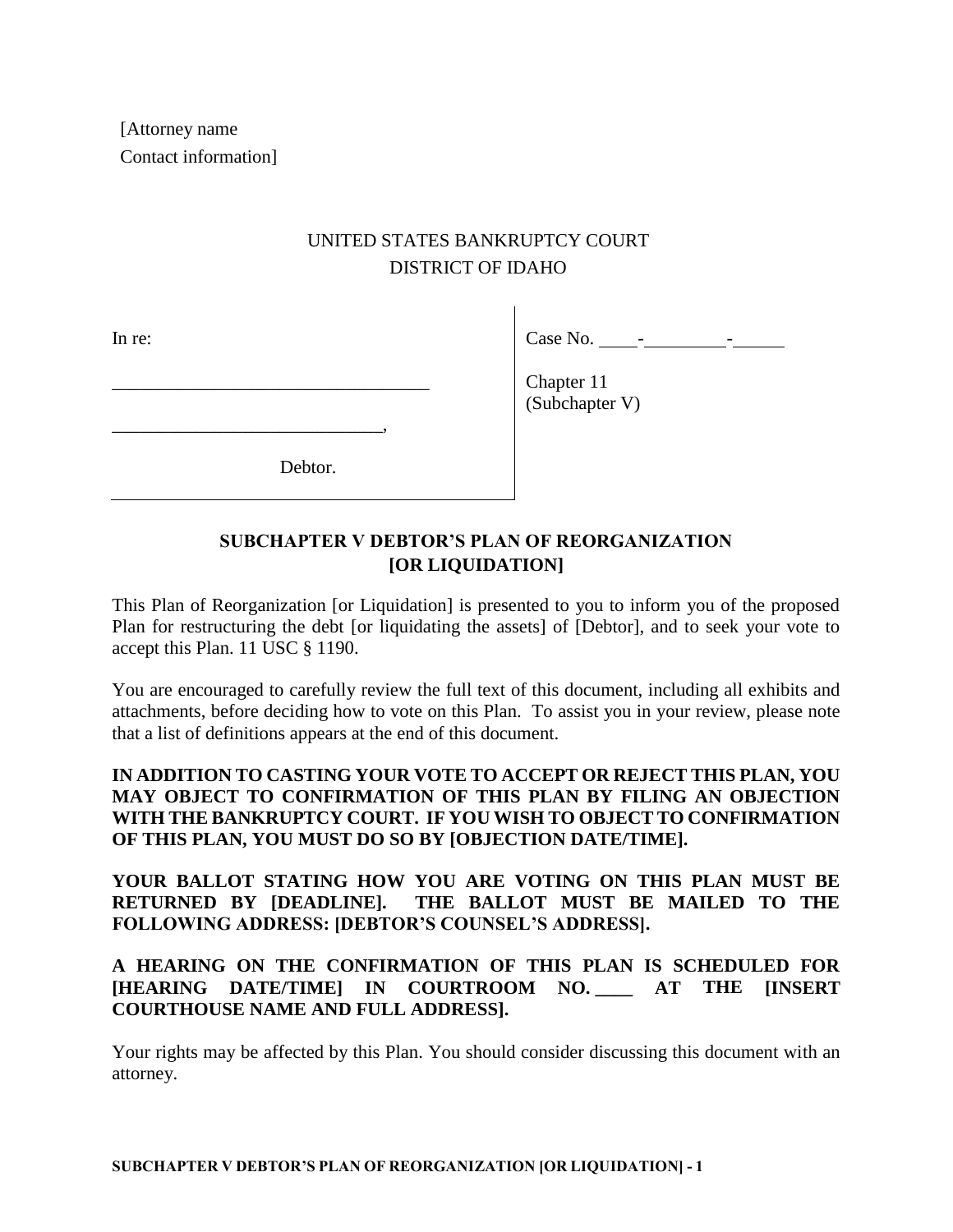#### **ARTICLE 1 BUSINESS OPERATIONS OF THE DEBTOR**

#### **1.1 Nature of the Debtor's Business**

[Describe the Debtor's business, including the legal structure and ownership here. If the Debtor is an individual or individuals, please indicate the same here.]

### **1.2 History of Business Operations of the Debtor**

[Describe a brief history of the business operations of the Debtor.]

### **1.3 Events Leading to the Filing of the Bankruptcy Case**

[Describe what problems compelled the filing of the Chapter 11 petition and, if applicable, how the Debtor has cured those problems for its successful rehabilitation.]

### **1.4 Filed Monthly Operating Reports**

The Debtor has filed monthly operating reports that detail the revenue, expenses, and other financial events during the course of the case. These reports are available for review by contacting Debtor's counsel or by online access through PACER.

### **1.5 Unusual or Significant Events During the Bankruptcy Case**

[Describe unusual or significant events during the Debtor's bankruptcy case, which may include:

- Any asset sales outside the ordinary course of business, debtor-in- possession financing, or cash collateral orders.
- The identity of professionals approved by the Bankruptcy Court.
- Any adversary proceedings that have been filed or other significant litigation that has occurred (including contested claim disallowance proceedings), and any other significant legal or administrative proceedings that are pending or have been pending during the case in a forum other than the Bankruptcy Court.
- Any steps taken to improve operations and profitability of the Debtor.
- Other events as appropriate.]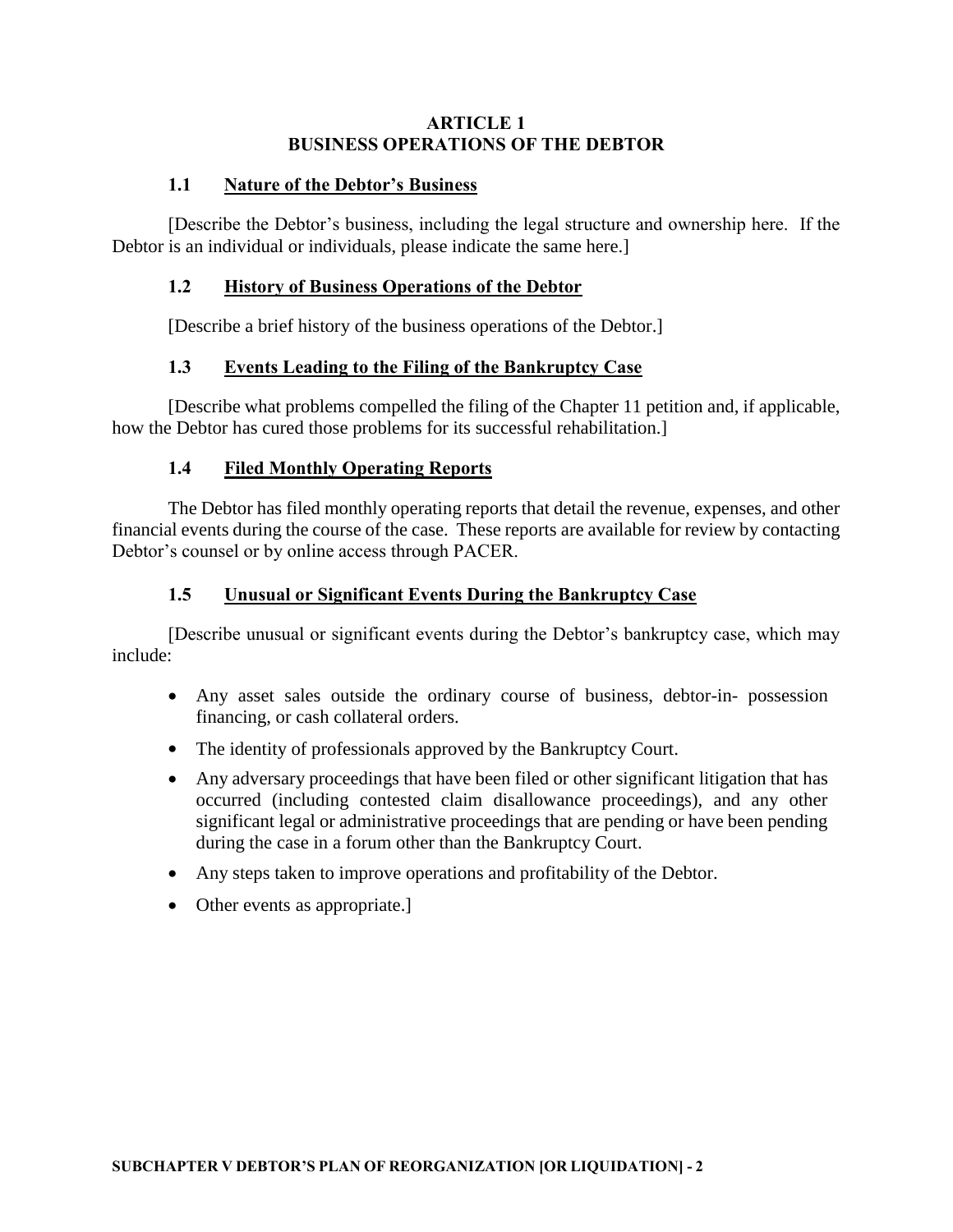#### **ARTICLE 2 TREATMENT OF CLAIMS, LIENS AND INTERESTS UNDER THE PLAN**

The Debtor's Plan describes how its Creditors will be paid.

As required by the Bankruptcy Code under  $\S$  1123(a)(1), this Plan places Claims and Equity Interests in various classes and describes the treatment each class will receive. This Plan also states whether each class of Claims or Equity Interests is impaired or unimpaired. If this Plan is confirmed, each Creditor's recovery is limited to the amount provided in this Plan.

Only Creditors in classes that are impaired may vote on whether to accept or reject this Plan, and only Creditors holding Allowed Claims may vote. A class that is not impaired is deemed to accept this Plan.

### **2.1 Unclassified Claims**

Certain types of Claims are automatically entitled to specific treatment under the Code. They are not considered impaired, and holders of such Claims do not vote on this Plan. They may, however, object if, in their view, their treatment under this Plan does not comply with that required by the Code. As such, this Plan does not place the following Claims in any class:

### **A. Administrative Expenses**

Except as otherwise provided under the Plan, each holder of an Administrative Expense claim allowed under § 503 of the Code will be paid in full on the Effective Date of the Plan, in cash, or upon such other terms as may be agreed upon by the holder of the claim and the Debtor or as approved by the Court. If an Administrative Expense is disputed, payment will be made after the Court resolves the dispute and determines the amount of the allowed Administrative Expense. In the event this Plan is confirmed under §1191(b), the Plan may provide for payment of claims specified in paragraph (2) or (3) of 11 U.S.C. §507(a) through the Plan, rather than paid in full on the Effective Date of the Plan. **You should examine the proposed treatment of your claim carefully**.

The following chart lists the Debtor's estimated Administrative Expenses and their proposed treatment under this Plan:

| <b>Type</b>                                                         | <b>Estimated Amount Owed</b> | <b>Proposed Treatment</b>                                                           |
|---------------------------------------------------------------------|------------------------------|-------------------------------------------------------------------------------------|
| Professional fees, as<br>approved by the<br><b>Bankruptcy Court</b> |                              | <b>After Bankruptcy Court</b><br>approval, Payment through this<br>Plan as follows: |
| Other Administrative<br>Expenses (please)<br>describe)              |                              | Payment through this Plan as<br>follows:                                            |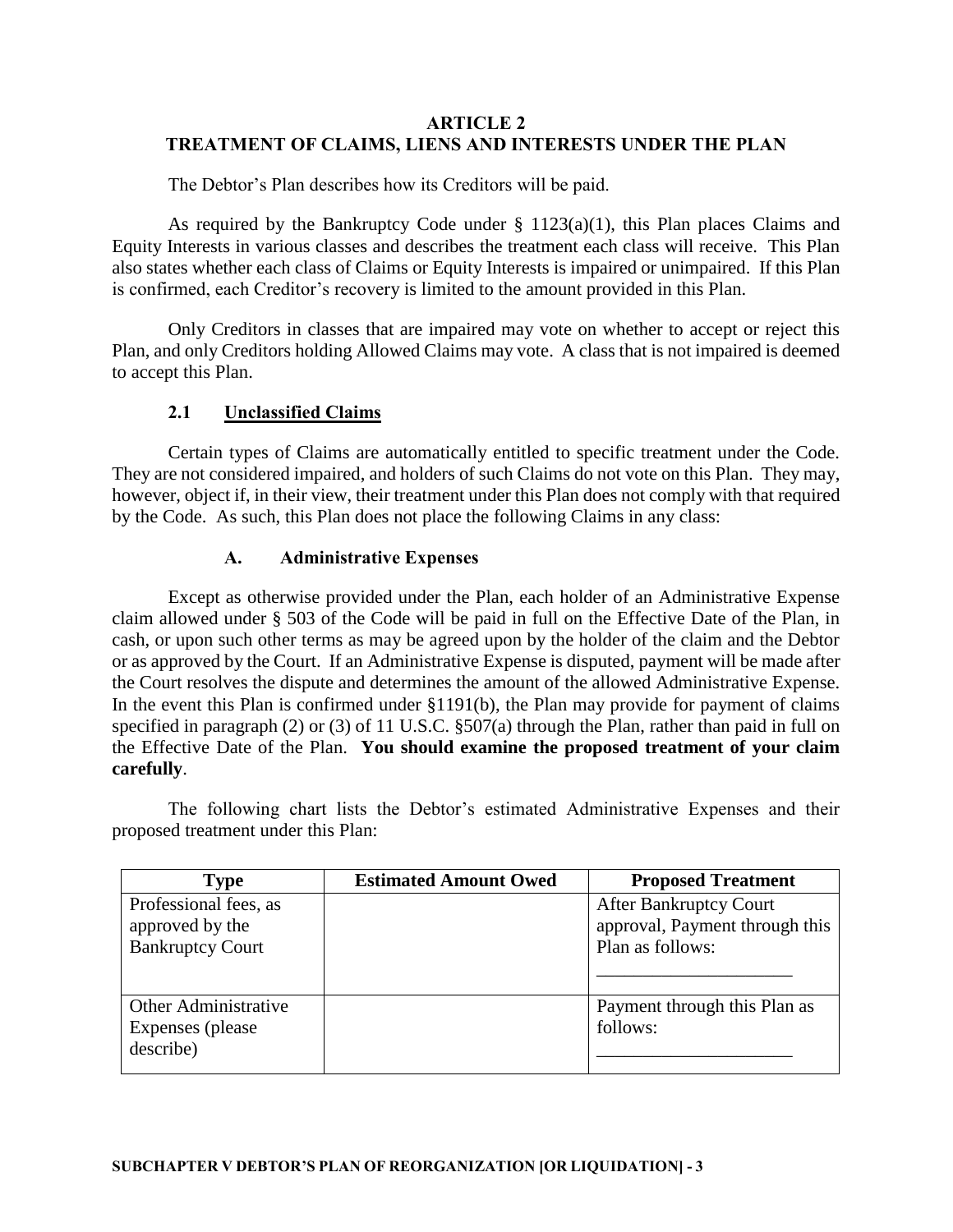| Trustee      | Upon application under $\S 330$<br>and after Bankruptcy Court<br>approval, payment through this<br>Plan as follows: |
|--------------|---------------------------------------------------------------------------------------------------------------------|
| <b>TOTAL</b> |                                                                                                                     |

### **B. Priority Tax Claims**

Each holder of a Priority Tax Claim pursuant to  $\S 507(a)(8)$  will be paid as set forth in the chart below:

| <b>Name of Taxing</b><br><b>Authority and Type</b><br>of Tax | <b>Estimated Amount</b><br>Owed | <b>Date of Assessment</b> | <b>Treatment</b>                                                                                                                        |
|--------------------------------------------------------------|---------------------------------|---------------------------|-----------------------------------------------------------------------------------------------------------------------------------------|
|                                                              |                                 |                           | Pmt Interval $=$<br>[Monthly]<br>$payment = Begin$<br>Date $=$<br>End Date $=$<br><b>Interest Rate</b><br>$%$ = Total<br>Payment = $$$  |
|                                                              |                                 |                           | Pmt Interval $=$<br>[Monthly]<br>$payment = Begin$<br>Date $=$<br>End Date $=$<br><b>Interest Rate</b><br>$%$ = Total<br>Payment $=$ \$ |

### **2.2 Classes of Claims and Equity Interests**

The following are the classes set forth in this Plan and the proposed treatment they will receive under this Plan:

### **A. Classes of Secured Claims**

The following chart lists all classes containing the Debtor's secured prepetition Claims and their proposed treatment under this Plan: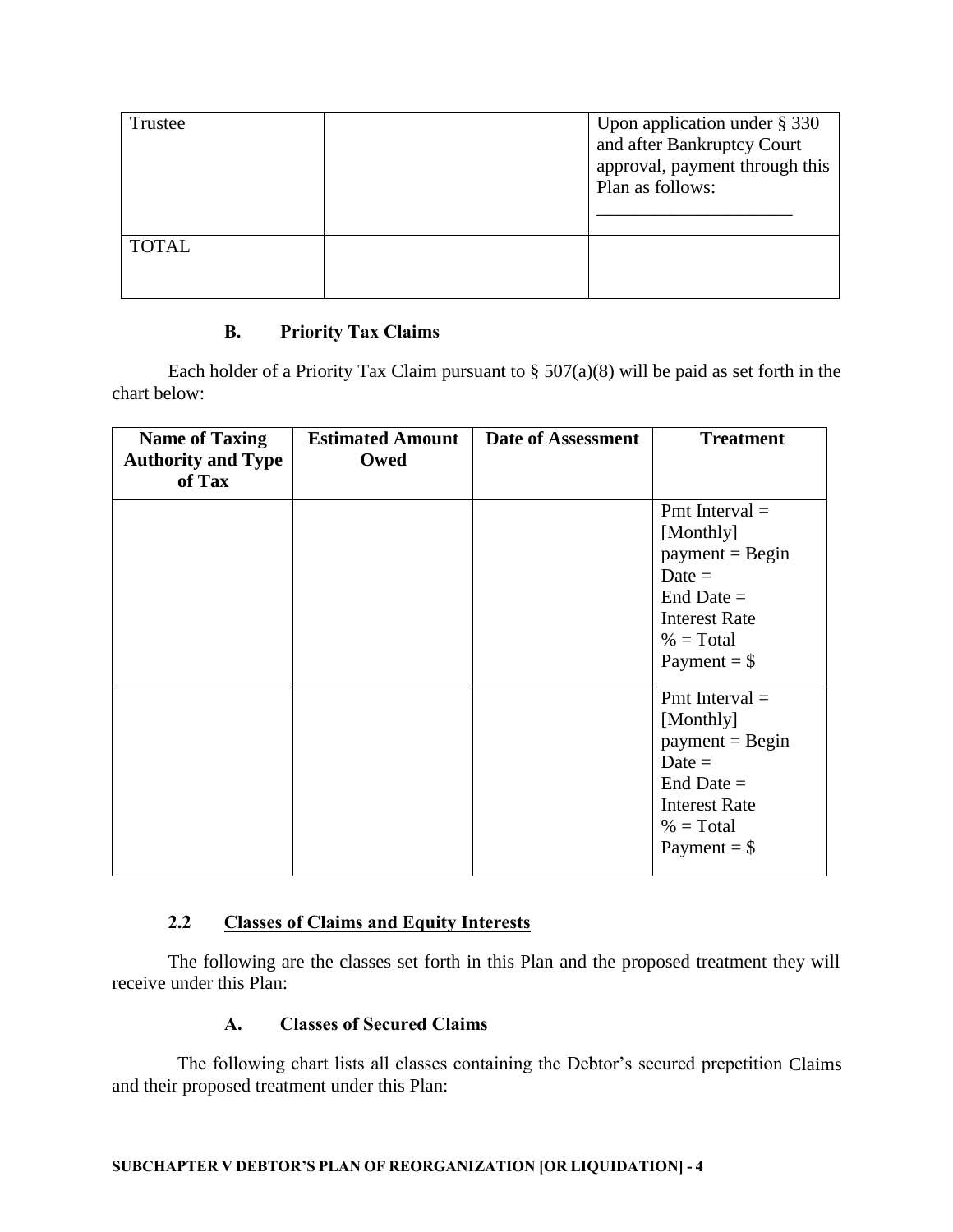[*Drafting Tip***:** The below chart is useful for certain secured claims (*e.g.* an auto loan). However, where the secured claims require a more detailed description and/or additional treatment terms, use a narrative description of the classes and their treatment instead of the chart.]

| Class $#$ | <b>Description</b>                                                                                                                                                                                                               | <b>Insider?</b> | Impairment                                    | <b>Treatment</b>                                                                                                                                                                                                                                                                                                                                                                                              |
|-----------|----------------------------------------------------------------------------------------------------------------------------------------------------------------------------------------------------------------------------------|-----------------|-----------------------------------------------|---------------------------------------------------------------------------------------------------------------------------------------------------------------------------------------------------------------------------------------------------------------------------------------------------------------------------------------------------------------------------------------------------------------|
|           |                                                                                                                                                                                                                                  | (Yes or<br>No)  |                                               |                                                                                                                                                                                                                                                                                                                                                                                                               |
|           | Secured claim of:<br>Name $=$<br>Collateral description $=$<br>Allowed Secured Amount =<br>$\sim$<br>Priority of $lien =$<br>Principal owed $=$<br>s<br>Pre-pet. arrearage =<br>$\mathbb{S}$<br>Total claim $=$<br>$\frac{1}{2}$ |                 | [State whether]<br>impaired or<br>unimpaired] | [Monthly Pmt.] $=$<br>Pmts Begin<br>$\equiv$<br>Pmts End<br>$\equiv$<br>[Balloon Pmt] =<br>Interest rate $% =$<br>Treatment of<br>Lien<br>[including]<br>whether claim is<br>being treated<br>under $$1190(3)]$<br>$=$<br>[Additional<br>payment required<br>to cure defaults]<br>$\equiv$<br>Deficiency in the amount<br>of $\frac{1}{2}$<br>to be<br>classified and treated as a<br>general unsecured Claim |

**2.2.A.1** Waiver of Secured Status and Lien Rights by Claimants. In the event any of the claimants listed or scheduled as secured file a proof of claim stating that no part of the claim is secured, then the claim shall be deemed entirely unsecured and treated as such pursuant to this Plan.

2.2.A.2 Proof of Claim Controls Over Amount Scheduled by Debtor(s). The amount listed on a timely filed proof of claim (subject to allowance of the claim) shall control over any contrary amount listed in the Debtor's schedules and deemed filed pursuant to 11 U.S.C. § 1111(a).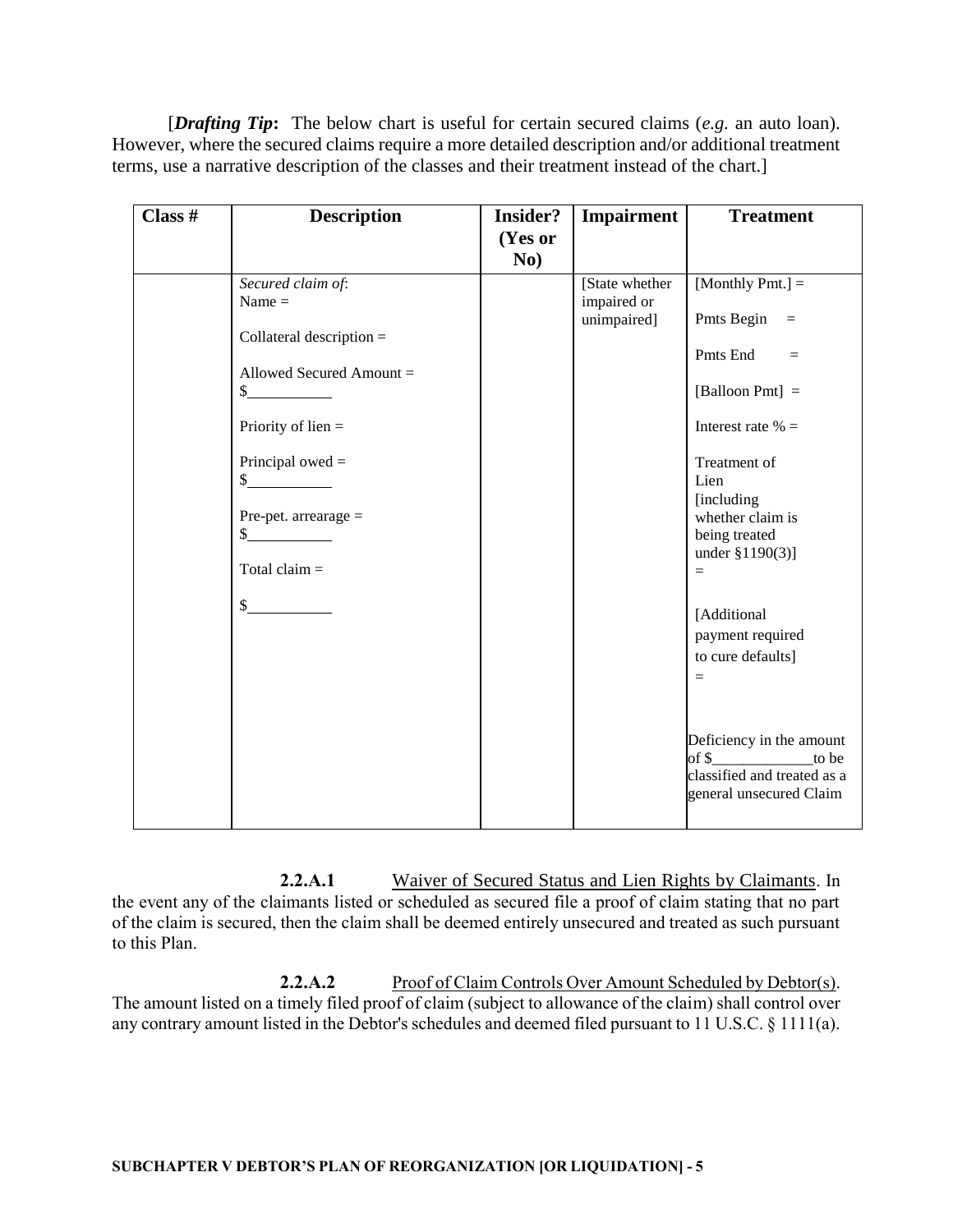## **B. Classes of Priority Unsecured Claims**

The following chart lists all classes containing Claims under  $\S § 507(a)(1)$ , (4), (5), (6), and (a)(7) of the Code and their proposed treatment under this Plan:

| Class # | <b>Description</b>                                                                  | <b>Impairment</b>                          | <b>Treatment</b> |
|---------|-------------------------------------------------------------------------------------|--------------------------------------------|------------------|
|         | Priority unsecured claim pursuant to<br>Section [insert]<br>Total amt of claims $=$ | [State whether impaired]<br>or unimpaired] |                  |
|         | Priority unsecured claim pursuant to<br>Section [insert]<br>Total amt of claims $=$ | [State whether impaired]<br>or unimpaired] |                  |

## **C. Class[es]of General Unsecured Claims**

The following chart identifies this Plan's proposed treatment of Class[es] through which contain general unsecured Claims against the Debtor. 11 USC § 502:

| Class $#$ | <b>Description</b>                        | Impairment                                    | <b>Treatment</b>                                                                                                                                                    |
|-----------|-------------------------------------------|-----------------------------------------------|---------------------------------------------------------------------------------------------------------------------------------------------------------------------|
|           | [Administrative Convenience Class]        | [State whether]<br>impaired or<br>unimpaired] | [Insert proposed treatment,<br>such as "Paid in full in cash<br>on effective date of the Plan<br>or when due under contract<br>or applicable nonbankruptcy<br>law'' |
|           | <b>General Unsecured Class</b>            | [State whether]                               | <b>Monthly Pmt</b>                                                                                                                                                  |
|           | [including the unsecured portion of any   | impaired or                                   | Pmts Begin                                                                                                                                                          |
|           | claims set forth in Section 2.2.A, above] | unimpaired]                                   | Pmts End                                                                                                                                                            |
|           |                                           |                                               | [Balloon pmt]                                                                                                                                                       |
|           |                                           |                                               | Interest rate %                                                                                                                                                     |
|           |                                           |                                               | from [date]                                                                                                                                                         |
|           |                                           |                                               | Estimated                                                                                                                                                           |
|           |                                           |                                               | percent of claim paid                                                                                                                                               |

## **D. Class[es] of Equity Security Holders**

The following chart sets forth this Plan's proposed treatment of the class[es] of Equity Security Holders: [There may be more than one class of Equity Security Holders in, for example, a partnership case, or a case where the prepetition debtor had issued multiple classes of stock.]

| Class # | <b>Description</b>                | <b>Impairment</b>                             | <b>Treatment</b> |
|---------|-----------------------------------|-----------------------------------------------|------------------|
|         | <b>Equity Security</b><br>Holders | [State whether]<br>impaired or<br>unimpaired] |                  |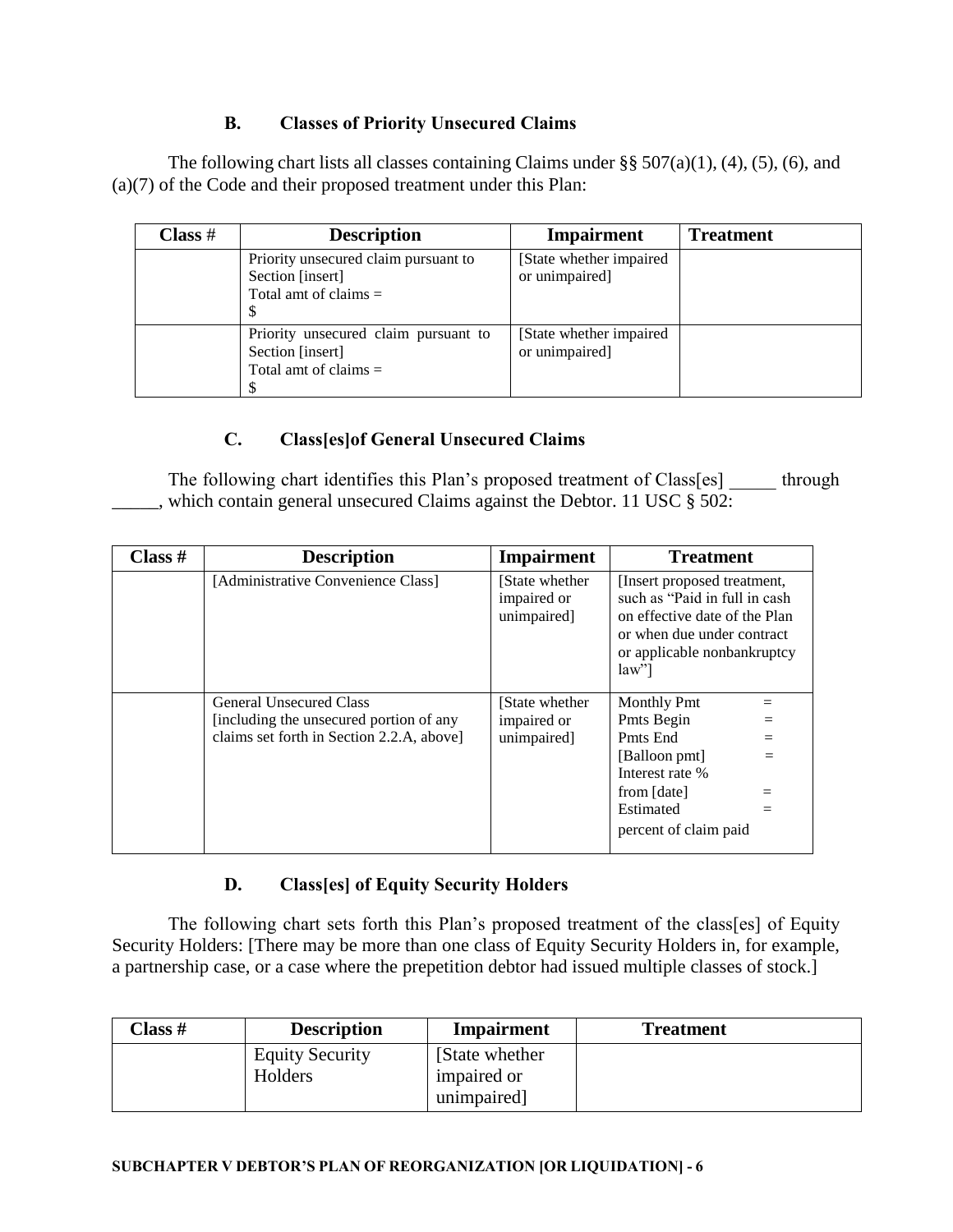### **2.3 Estimated Number and Amount of Claims Objections**

The Debtor may object to the amount or validity of any Claim within 60 days of the Confirmation Date by filing an objection with the Bankruptcy Court and serving a copy of the objection on the holder of the Claim. The Claim objected to will be treated as a Disputed Claim under this Plan. If and when a Disputed Claim is finally resolved by the allowance of the Claim in whole or in part, the Debtor will pay the Allowed Claim in accordance with this Plan. [Set forth amount and number of Claims in each class that will be objected to.]

| <b>Class</b> | <b>Number of Claims Objected To</b> | <b>Amount of Claims</b><br><b>Objected To</b> |
|--------------|-------------------------------------|-----------------------------------------------|
|              |                                     |                                               |
|              |                                     |                                               |
|              |                                     |                                               |
|              |                                     |                                               |

### **2.4 Treatment of Executory Contracts and Unexpired Leases**

Executory Contracts are contracts where significant performance of the contract remains for both the Debtor and another party to the contract. The Debtor has the right to reject, assume (i.e. accept), or assume and assign these types of contracts to another party, subject to the Bankruptcy Court's approval. The paragraphs below explain the Debtor's intentions regarding its Executory Contracts (which includes its unexpired leases) and the impact such intentions would have on the other parties to the contracts.

Check all that apply:

[ ] Assumption of Executory Contracts.

The Executory Contracts shown on Exhibit \_\_\_ shall be assumed by the Debtor. Assumption means that the Debtor has elected to continue to perform the obligations under such contracts and unexpired leases, and to cure defaults of the type that must be cured under the Bankruptcy Code, if any. Exhibit \_\_\_ also lists how the Debtor will cure and compensate the other party to such contract or lease for any such defaults.

If you object to the assumption of your unexpired lease or executory contract, the proposed cure of any defaults, or the adequacy of assurance of future performance, you must file and serve your objection to the assumption within the deadline for objecting to the confirmation of this Plan, unless the Bankruptcy Court has set an earlier time.

#### OR

[] Assumption and Assignment of Executory Contracts and Unexpired Leases.

The Executory Contracts shown on Exhibit \_\_\_ shall be assumed by the Debtor and assigned to the party listed in that Exhibit. Assumption and assignment by the Debtor means that the Debtor will undertake the obligations under such contracts and unexpired leases, will cure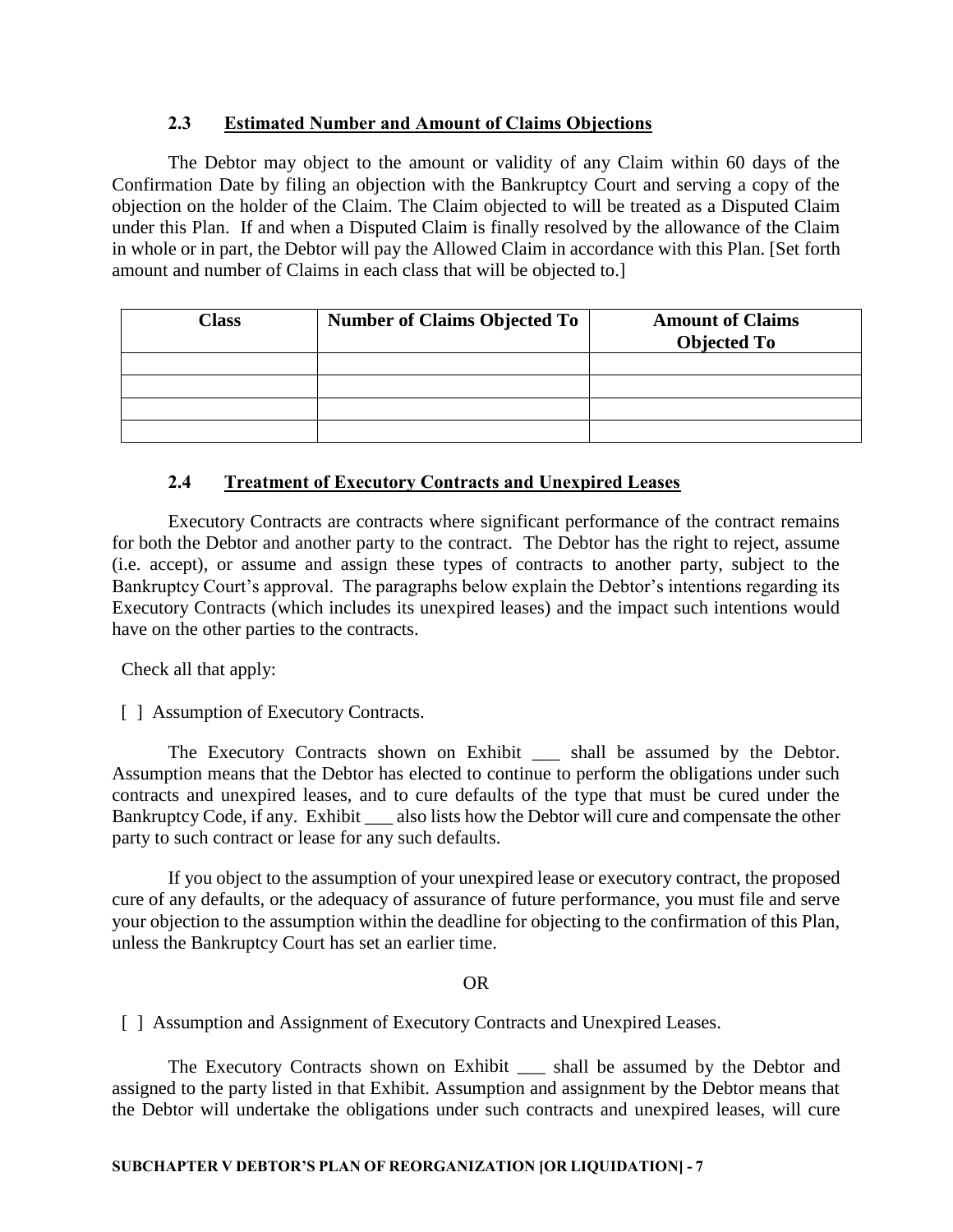defaults of the type that must be cured under the Bankruptcy Code, if any, and will assign the contract to the party listed.

If you object to the assumption and assignment of your unexpired lease or executory contract, the proposed cure of any defaults, or the adequacy of assurance of future performance, you must file and serve your objection to the assumption and assignment within the deadline for objecting to the confirmation of this Plan, unless the Bankruptcy Court has set an earlier time.

#### AND/OR

[] Rejection of Executory Contracts and Unexpired Leases.

Rejection means that the Debtor has elected not to continue to perform the obligations under such contracts or leases. If the Debtor has elected to reject a contract or lease, the other party to the contract or lease will be treated as an unsecured Creditor holding a Claim that arose before the bankruptcy was filed.

Except for executory contracts and unexpired leases that have been assumed, and if applicable assigned, before the Effective Date, or that are the subject of a pending motion to assume, and if applicable assign, the Debtor will be conclusively deemed to have rejected all executory contracts and unexpired leases as of the Effective Date. **Any creditors that believe they hold claims with respect to contracts rejected hereunder shall file a proof of claim on or before thirty (30) days after Confirmation of this Plan**. Any such timely filed allowed claims will participate in the distribution for General Unsecured Creditors set out within this Plan. Any Claim based on the rejection of an Executory Contract will be barred if the proof of claim is not timely filed unless the Bankruptcy Court orders otherwise.

#### **2.5 Projected Recovery of Avoidable Transfers**

[*Drafting Tip:* Choose one of three options and delete what is not applicable]

The Debtor does not intend to pursue preference, fraudulent conveyance, or other avoidance actions.

#### OR

The Debtor estimates that up to \$ \_\_\_\_\_\_\_\_\_\_\_\_\_\_ may be realized from the recovery fraudulent, preferential or other avoidable transfers. While the results of litigation cannot be predicted with certainty and it is possible that other causes of action may be identified, the following is a summary of the preference, fraudulent conveyance and other avoidance actions filed or expected to be filed in this case:

| <b>Transaction</b> | <b>Defendant</b> | <b>Amount Claimed</b> |
|--------------------|------------------|-----------------------|
|                    |                  |                       |
|                    |                  |                       |

OR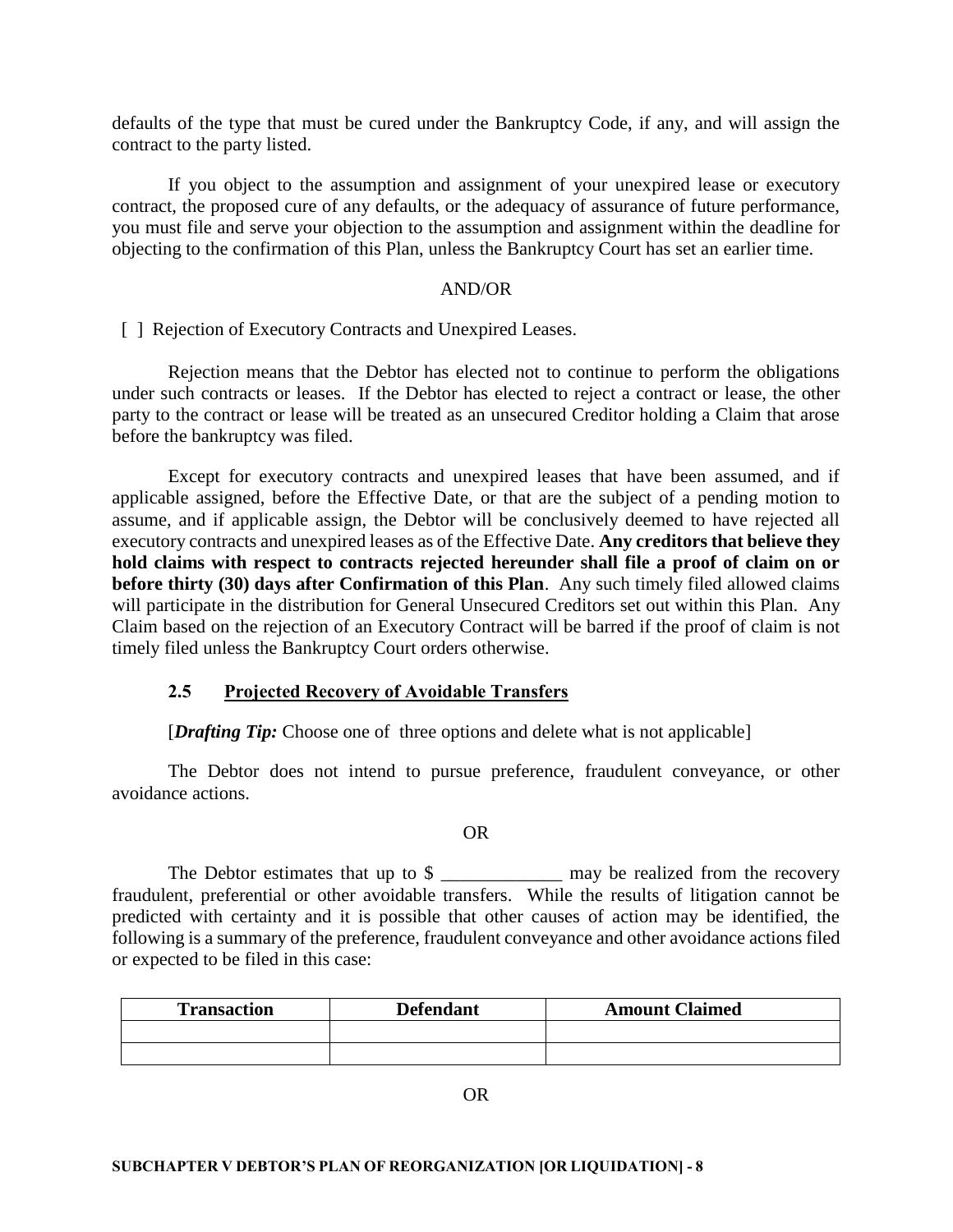[If the Debtor does not yet know whether it intends to pursue avoidance actions]

The Debtor has not yet completed its investigation with regard to prepetition transactions. The Debtor anticipates completing its investigation by [insert date]. If you received a payment or other transfer of property within 90 days of bankruptcy, the Debtor may seek to avoid such transfer.

### **2.6 Payments**

If this Plan is confirmed under  $\S 1191(a)$ , payments to Creditors provided for in this Plan will be made directly by the Debtor and shall not be paid through the subchapter V Trustee except as otherwise provided in this Plan or in the order confirming this Plan.

If this Plan is confirmed under § 1191(b), payments to creditors under this Plan will be made by [identify Debtor or other individual or entity].

[*Drafting Tip***:** Unless you name someone different, name the subchapter V Trustee.]

## **2.7 Means for Implementation of the Plan**

[Describe how this Plan will be implemented, including how this Plan will be funded. For example, if this Plan proposes a sale of the Debtor's assets, describe how the sale will proceed, including anticipated marketing efforts and proposed bidding procedures. Additional provisions, if any, for implementing this Plan can be inserted here, including provisions necessary to comply with Section  $1191(c)(3)(B)$ .

### [*Drafting Tip***:** If applicable, include the following paragraph]

[As outlined above, the Debtor anticipates all distributions to creditors will be made by the Debtor, with no distributions by the subchapter V Trustee. The Debtor anticipates the compensation for the subchapter V Trustee will be on an hourly basis for his work monitoring this case. In the event the subchapter V Trustee is required to make distributions to creditors, the Debtor anticipates the Trustee will receive a maximum administrative commission for those distributions equivalent to two percent (2%) of the funds received and disbursed after Confirmation, plus additional compensation on an hourly basis for performing other statutory duties related to this case; and that Plan Payments will be made from the Debtor to the Trustee through Electronic Funds Transfers (EFTs) or other medium of efficient monetary transactions from the Debtor to the Trustee, as agreed and arranged between them.]

### **2.8 Post-Confirmation Management**

The Post-Confirmation Officers/Managers of the Debtor and their compensation shall be as follows:

| <b>Name</b> | <b>Position</b> | Compensation |
|-------------|-----------------|--------------|
|             |                 |              |
|             |                 |              |
|             |                 |              |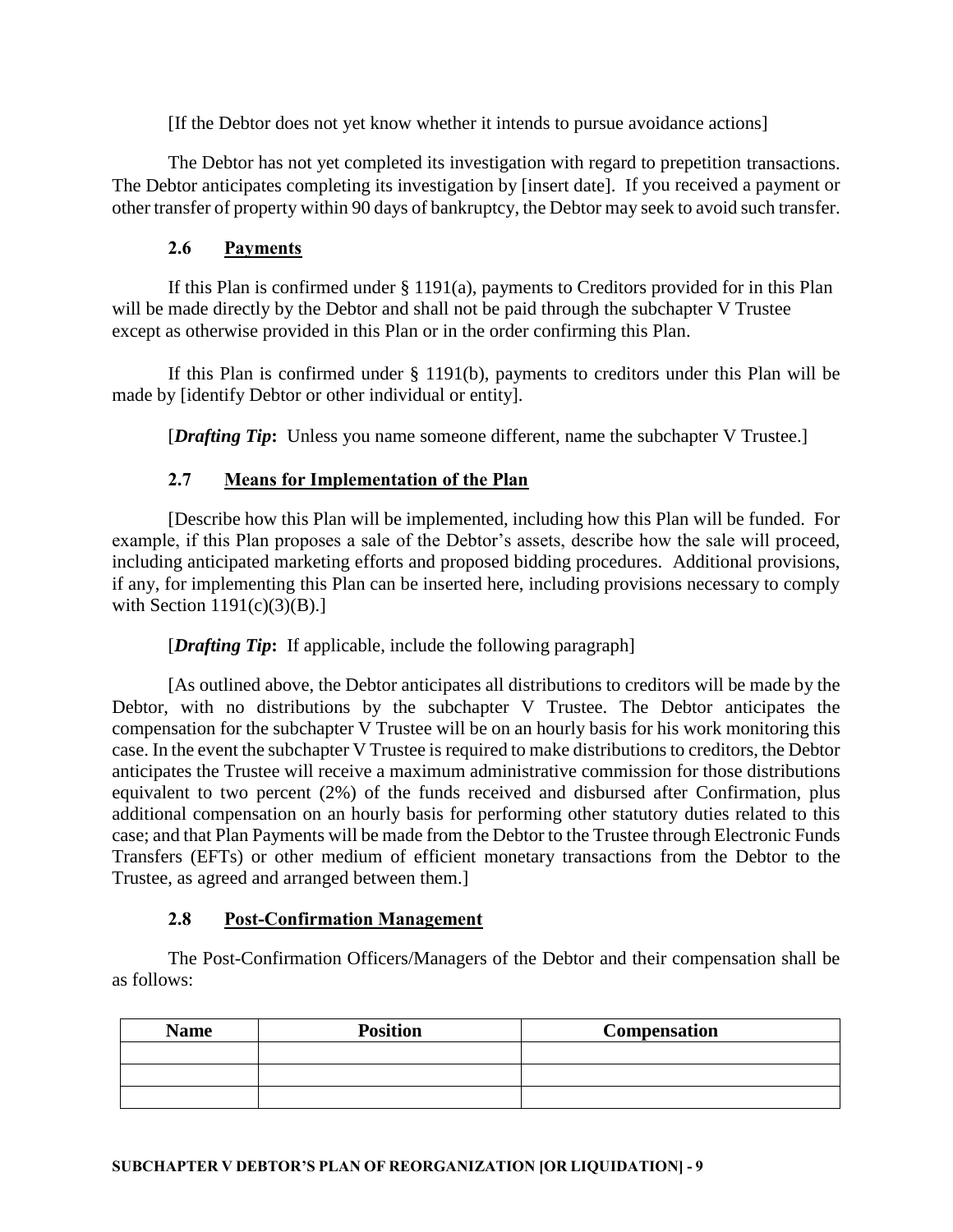#### **2.9 Tax Consequences of this Plan**

### **CREDITORS AND EQUITY INTEREST HOLDERS CONCERNED WITH HOW THIS PLAN MAY AFFECT THEIR TAX LIABILITY SHOULD CONSULT WITH THEIR OWN ACCOUNTANTS, ATTORNEYS, AND/OR ADVISORS.**

#### **2.10 Projections in Support of Debtor's Ability to Make Payments Under the Proposed Plan**

Debtor has provided projected financial information. Those projections are listed in Exhibit

### \_\_\_\_.

### **ARTICLE 3 FEASIBILITY OF PLAN**

#### **3.1 Ability to Initially Fund Plan**

The Debtor believes that the Debtor will have enough cash on hand on the Effective Date of this Plan to pay all the Claims and expenses that are entitled to be paid on that date. Tables showing the amount of cash on hand on the Effective Date of this Plan, and the sources of that cash, are attached hereto as Exhibit .

#### **3.2 Ability to Make Future Plan Payments And Operate Without Further Reorganization**

The Debtor must submit all or such portion of the future earnings or other future income of the Debtor to the supervision and control of the Trustee as is necessary for the execution of this Plan.

The Debtor has provided projected financial information. Those projections are listed in Exhibit (referenced in § 2.10, above).

The Debtor's financial projections show that the Debtor will have an aggregate annual average cash flow, after paying operating expenses and post- confirmation taxes, of \$\_\_\_\_\_\_\_\_\_. The final Plan payment is expected to be paid on  $\blacksquare$ 

[Summarize the numerical projections and highlight any assumptions that are not in accord with past experience. Explain why such assumptions should now be made.]

### **YOU SHOULD CONSULT WITH YOUR ACCOUNTANT OR OTHER FINANCIAL ADVISOR IF YOU HAVE ANY QUESTIONS PERTAINING TO THESE PROJECTIONS.**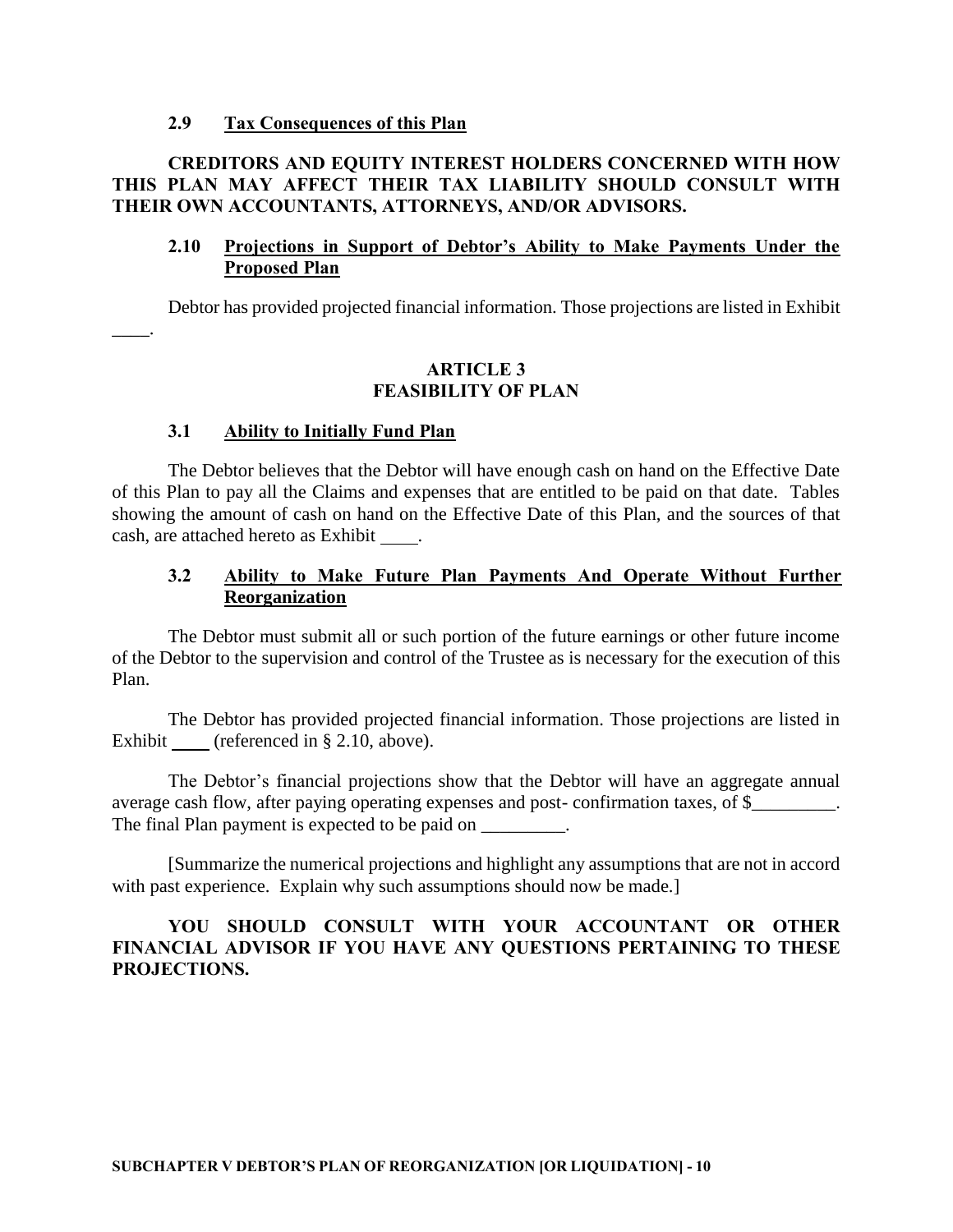#### **ARTICLE 4 LIQUIDATION ANALYSIS**

To confirm this Plan, the Bankruptcy Court must find that all Creditors and Equity Interest holders who do not accept this Plan will receive at least as much under this Plan as such Claimants and Equity Interest holders would receive in a Chapter 7 liquidation. 11 USC § 1190(B). A liquidation analysis is attached hereto as Exhibit \_\_\_\_\_.

#### **ARTICLE 5 DISCHARGE**

[*Drafting Tip:* Choose either Option 1 or Option 2 and delete what is not applicable]

[*Option 1* – Discharge – If  $\S 1141(d)(3)$  is not applicable]

**If this Plan is confirmed under § 1191(a),** on the Confirmation Date of this Plan, the Debtor will be discharged from any debt that arose before confirmation of this Plan, subject to the occurrence of the Effective Date, to the extent specified in § 1141(d) of the Bankruptcy Code; or

**If this Plan is confirmed under § 1191(b),** as soon as practicable after completion by the Debtor of all payments due under this Plan, unless the court approves a written waiver of discharge executed by the Debtor after the order for relief under this chapter, the court shall grant the Debtor a discharge of all debts provided in section 1141(d)(1)(A) of this title, and all other debts allowed under section 503 of the Bankruptcy Code and provided for in this Plan, except any debt—

- (1) on which the last payment is due after the first 3 years of this Plan, or such other time not to exceed 5 years fixed by the court; or
- (2) if applicable, of the kind specified in section 523(a) of the Bankruptcy Code.

[*Option 2* – No Discharge – If § 1141(d)(3) is applicable]

In accordance with  $\S 1141(d)(3)$  of the Bankruptcy Code, the Debtor will not receive any discharge of debt in this bankruptcy case.

[*Drafting Tip:* If the Debtor is not entitled to discharge under 11 U.S.C. § 1141(d)(3), change the heading for Article 5 to "**NO DISCHARGE OF DEBTOR**"]

#### **ARTICLE 6 GENERAL PROVISIONS**

#### **6.1 Title to Assets**

If a plan is confirmed under § 1191(a), except as otherwise provided in this Plan or in the order confirming this Plan, (i) confirmation of this Plan vests all of the property of the estate in the Debtor, and (ii) after confirmation of this Plan, the property dealt with by this Plan is free and clear of all Claims and Equity Interests of Creditors, Equity Security Holders, and of general partners in the Debtor.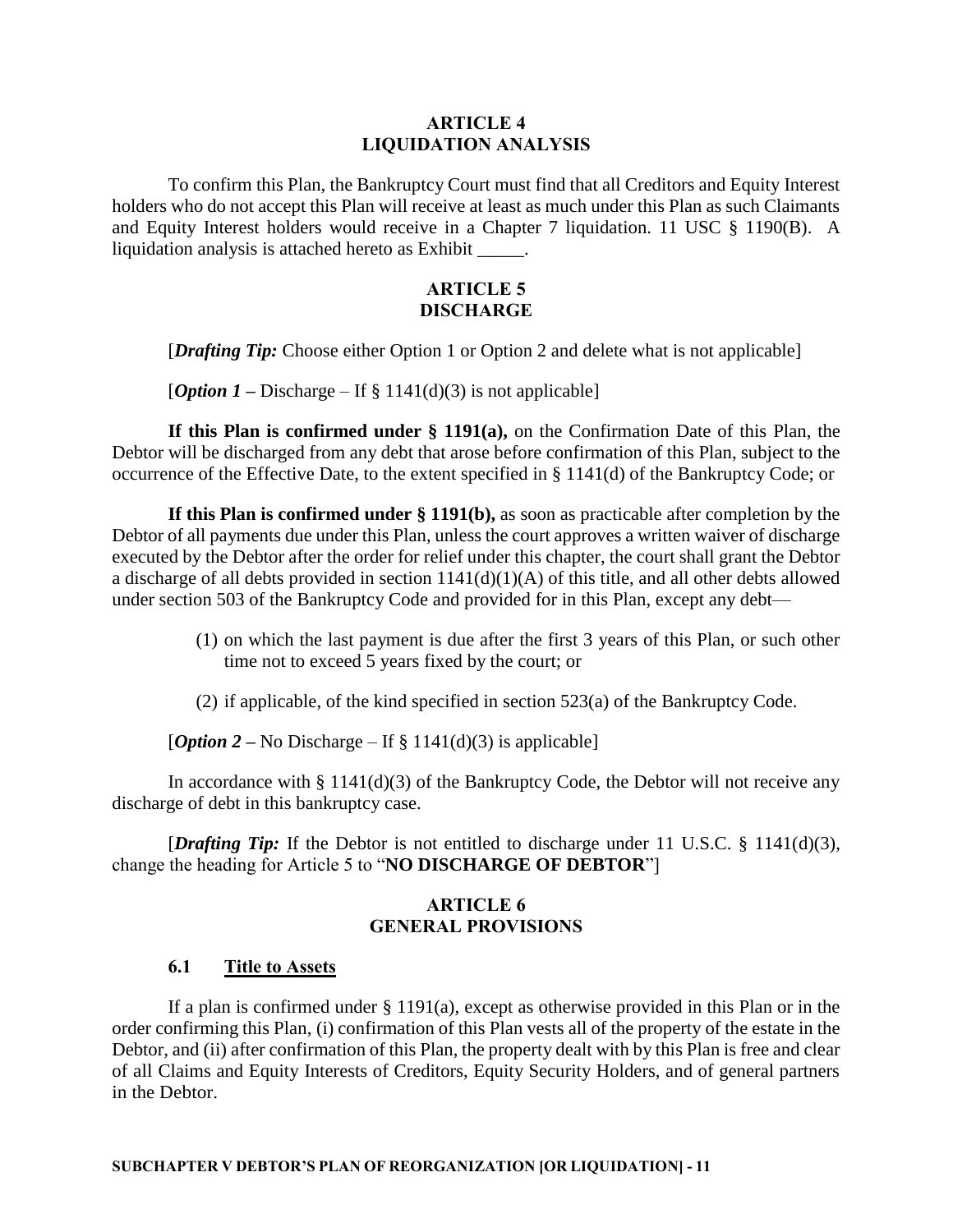If a plan is confirmed under § 1191(b), property of the estate includes, in addition to the property specified in § 541, all property of the kind specified in that section that the Debtor acquires, as well as earnings from services performed by the Debtor, after the date of commencement of the case but before the case is closed, dismissed, or converted to a case under chapter 7, 12, or 13 of the Bankruptcy Code, whichever occurs first. Except as provided in § 1185 of the Bankruptcy Code, this Plan, or the order confirming this Plan, the Debtor shall remain in possession of all property of the estate.

#### **6.2 Binding Effect**

**IF THIS PLAN IS CONFIRMED, THE PROVISIONS OF THIS PLAN WILL BIND THE DEBTOR AND ALL CREDITORS, WHETHER OR NOT THEY ACCEPT THIS PLAN. THE RIGHTS AND OBLIGATIONS OF ANY ENTITY NAMED OR REFERRED TO IN THIS PLAN WILL BE BINDING UPON, AND WILL INURE TO THE BENEFIT OF, THE SUCCESSORS OR ASSIGNS OF SUCH ENTITY.**

#### **6.3 Release of Claims**

The consideration to be distributed under the Plan shall be in exchange for, and in complete satisfaction and release of, all claims against the Debtor or any of its assets or properties, including without limitation any claim accruing after the Petition Date and prior to the Effective Date.

#### **6.4 Permanent Injunction**

Except as otherwise expressly provided in, or permitted under, this Plan, the Confirmation order shall provide, among other things, that all claimants and persons who have held, hold or may hold claims that existed prior to the Effective Date, are permanently enjoined on and after the Effective Date against the: (i) commencement or continuation of any judicial, administrative, or other action or proceeding against the Debtor on account of claims against the Debtor, or on account of claims released by this Plan; (ii) enforcement, attachment, collection or recovery by any manner or means of any judgment, award, decree, or order against the Debtor or any property; or (iii) creation, perfection or enforcement of any encumbrance of any kind against the Debtor arising from a claim. This provision does not enjoin the prosecution of any claims that arise on or after the Effective Date nor does it enjoin the determination in the Bankruptcy Court of the amount of any claims that arose prior to the Effective Date. Claimants and parties asserting entitlement to payment of administrative claims incurred prior to the date of Confirmation shall be permanently enjoined from asserting any Claim against the Debtor or their retained assets based upon any act or omission, transaction or other activity that occurred prior to the Confirmation date, except as otherwise provided in the Plan, whether or not a proof of claim or interest was filed and whether or not such claim or interest is allowed under Section 502 of the Code.

#### **6.5 Severability**

If any provision in this Plan is determined to be unenforceable, the determination will in no way limit or affect the enforceability and operative effect of any other provision of this Plan.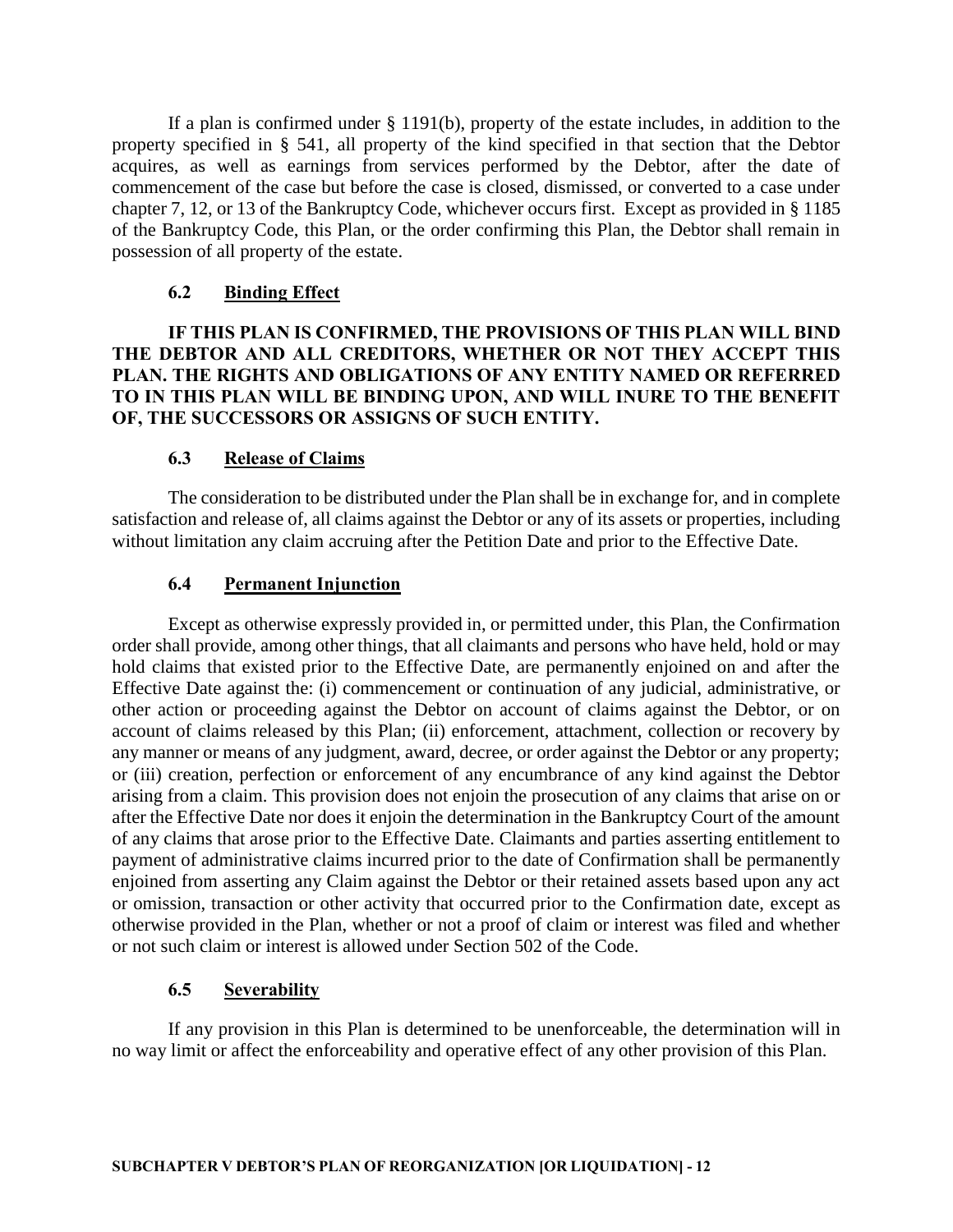### **6.6 Retention of Jurisdiction by the Bankruptcy Court**

The Bankruptcy Court shall retain jurisdiction of this case with regard to the following matters: (i) to make such orders as are necessary or appropriate to implement the provisions of this Plan and to resolve any disputes arising from implementation of this Plan; (ii) to rule on any modification of this Plan proposed under section 1193; (iii) to hear and allow all applications for compensation to professionals and other Administrative Expenses; (iv) to resolve all issues regarding Claims objections, and issues arising from the assumption/rejection of executory contracts or unexpired leases, and (v) to adjudicate any cause of action which may exist in favor of the Debtor, including preference and fraudulent transfer causes of action.

### **6.7 Captions**

The headings contained in this Plan are for convenience of reference only and do not affect the meaning or interpretation of this Plan.

### **6.8 Modification of Plan**

The Debtor may modify this Plan at any time before confirmation of this Plan pursuant to § 1193(a). However, the Bankruptcy Court may require additional items including new votes on this Plan.

If this Plan is confirmed under Section 1191(a), the Debtor may also seek to modify this Plan at any time after confirmation only if (1) this Plan has not been substantially consummated *and* (2) the Bankruptcy Court authorizes the proposed modifications after notice and a hearing.

If this Plan is confirmed under Section 1191(b), the Debtor may seek to modify this Plan at any time only if (1) it is within 3 years of the Confirmation Date, or such longer time not to exceed 5 years, as fixed by the court *and* (2) the Bankruptcy Court authorizes the proposed modifications after notice and a hearing.

### **6.9 Final Decree**

Once the estate has been fully administered, as provided in Rule 3022 of the Federal Rules of Bankruptcy Procedure, the Debtor, or such other party as the Bankruptcy Court shall designate in the Plan Confirmation Order, shall file a motion with the Bankruptcy Court to obtain a final decree to close the case. Alternatively, the Bankruptcy Court may enter such a final decree on its own motion.

### **6.10 Professional Fees after Confirmation**

In the period after the date of Confirmation, but before closing of the case, the Reorganized Debtor may continue to avail itself of the services of professional persons whose employment was approved at or prior to the date of Confirmation in completing administration of the case and in the consummation and performance of the Plan and, if necessary, employ additional professional persons to render services in and in connection with the case. With respect to services rendered and expenses incurred in or in connection with the case by any professional person during such period, the professional person may render periodic billing thereafter to the disbursing agent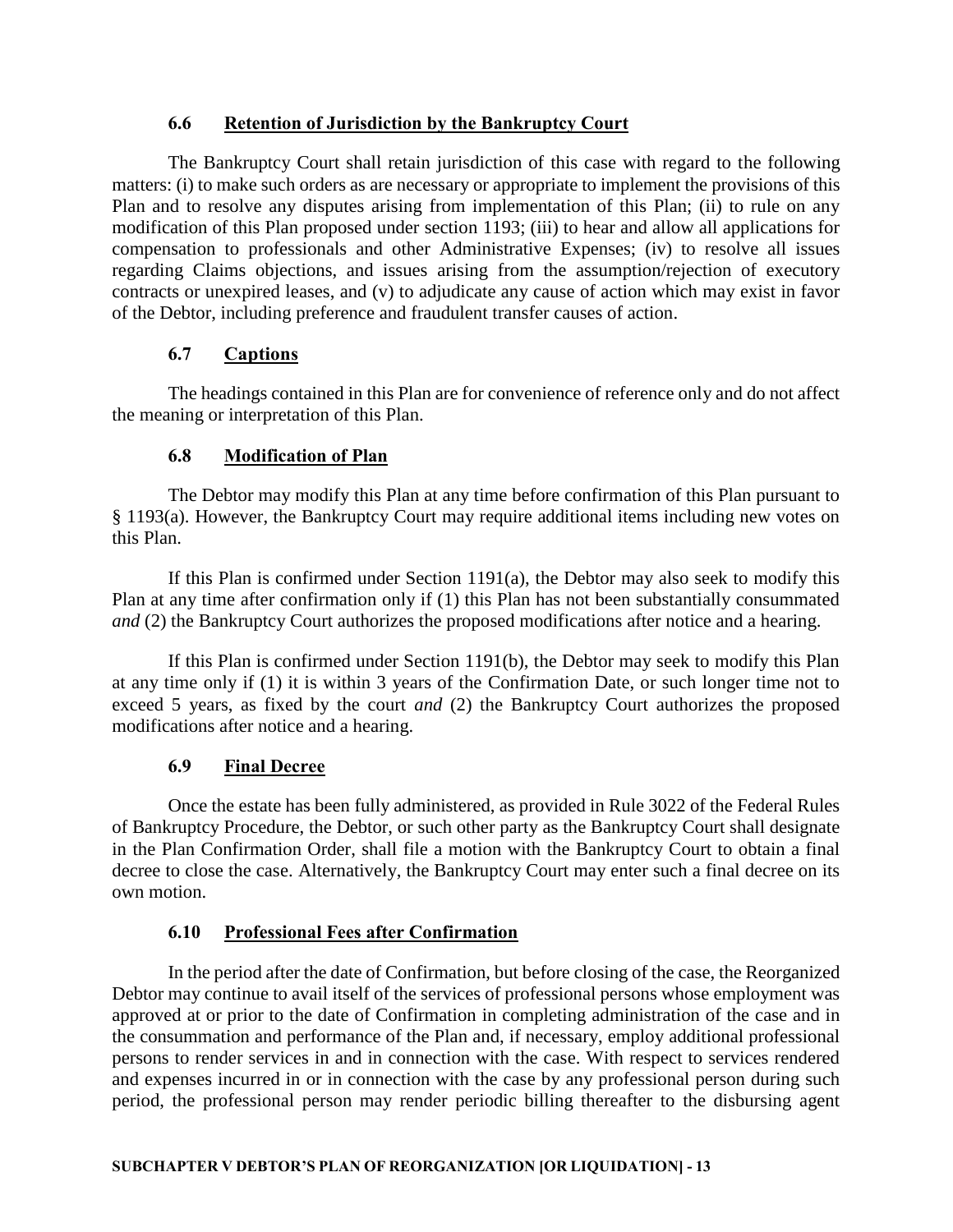identified in §2.6 above, who shall promptly pay the same, but each such payment shall be subject to review and approval by the Court as to the reasonableness thereof, as set forth herein. In any *Motion for Final Decree*, the Reorganized Debtor shall detail all amounts paid during such period to professional persons as compensation for services rendered or reimbursement of expenses incurred, with respect to which no prior application for allowance thereof has been made to the Court. At any hearing upon the Reorganized Debtor's *Motion for Final Decree*, the Court shall consider and determine whether or not such payments shall be approved as reasonable.

### **6.11 Closing of the Case**

After the Effective Date, upon the payment of all outstanding administrative claims and the commencement of payments to priority creditors and secured claimants, the Reorganized Debtor will seek an Order closing the case through the filing of a final accounting and a motion for a final decree as required under Bankruptcy Rule 3022.

## **6.12 Continued Execution of the Plan after Closing**

After closing of the case, the Reorganized Debtor shall remit all Plan Payments to the appropriate holders of allowed claims provided for in the Plan. Upon all payments having been distributed, the Reorganized Debtor shall be authorized to reopen the case, satisfy any additional requirements under the Code and receive a discharge.

### **6.13 Professional Fees after Closing**

After closing of the case, the Reorganized Debtor may continue to avail itself to the services of professional persons whose employment was approved at or prior to closing of the case in performance of the Plan. In the event such professional services are rendered, or expenses are incurred by any professional person therewith, an itemized bill shall be furnished by such professional person to the Reorganized Debtor, who shall promptly pay the same, subject to any objection being raised by the Reorganized Debtor, or the Trustee, in the event the Trustee remains in place to receive and distribute funds under the Plan. Pursuant to Section 8.06(j) of this Plan, the Court will retain jurisdiction to review the reasonableness of each such payment in the event of such an objection or dispute.

[Insert other provisions, as applicable]

### **ARTICLE 7 DEFINITIONS**

[Insert/omit definitions as appropriate]

**7.1** The definitions and rules of construction set forth in §§ 101 and 102 of the Bankruptcy Code shall apply when terms defined or construed in the Code are used in this Plan. Any definitions that follow that are found in the Code are for convenience of reference only, and are superseded by the definitions found in the Code.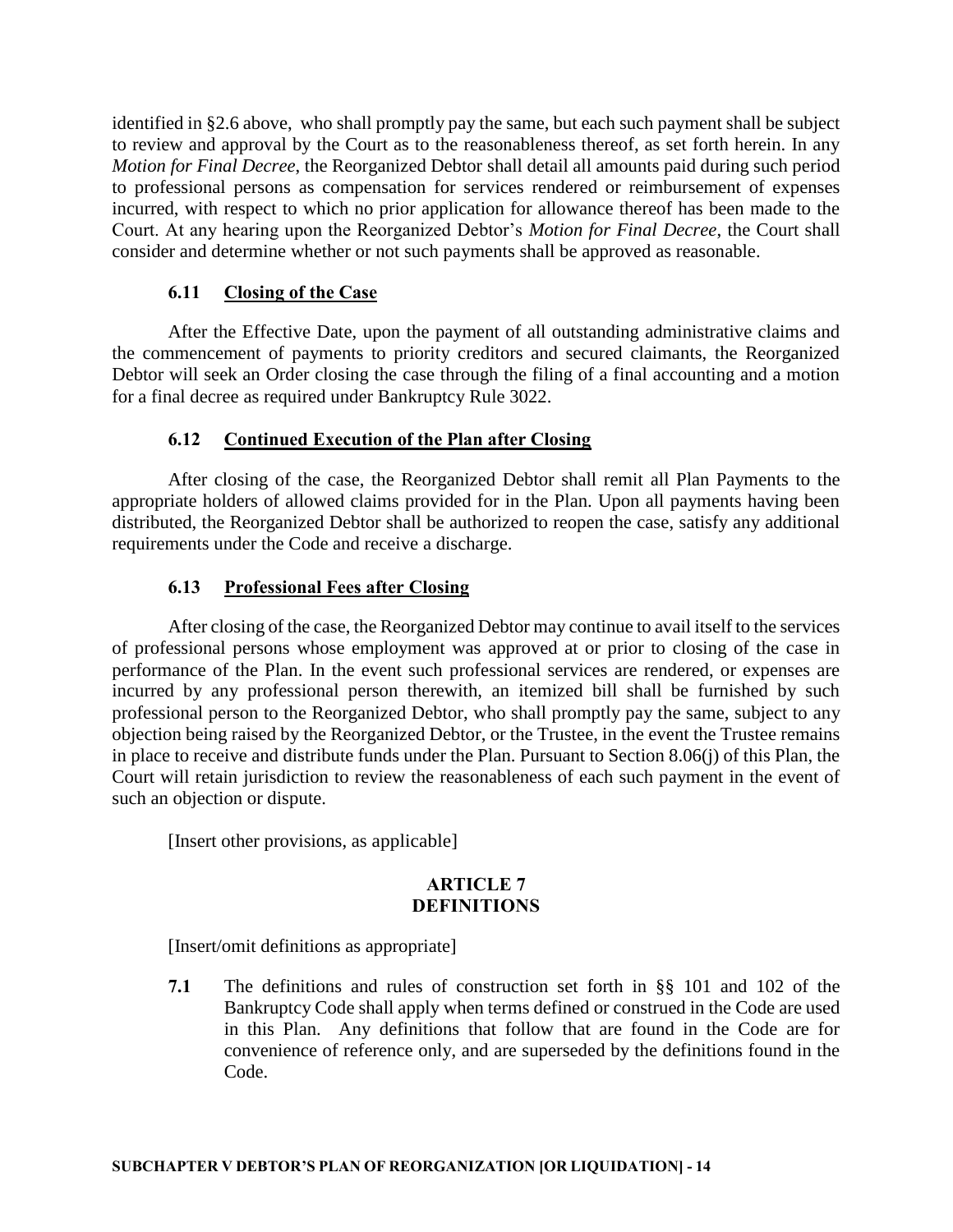- **7.2 Administrative Claimant:** Any person entitled to payment of an Administration Expense.
- **7.3 Administrative Convenience Class:** A class consisting of every unsecured claim that is less than or reduced to an amount that the Bankruptcy Court approves as reasonable and necessary for administrative convenience pursuant to § 1122(b).
- **7.4 Administrative Expense:** Any cost or expense of administration of the Chapter 11 case entitled to priority under  $\S 507(a)(2)$  of the Code and allowed under  $\S 503(b)$ of the Code, including without limitation, any actual and necessary expenses of preserving the Debtor's estate, any actual and necessary expenses incurred following the filing of the bankruptcy petition by the Debtor-in-Possession, allowances of compensation or reimbursement of expenses to the extent allowed by the Bankruptcy Court under the Bankruptcy Code, the allowed claim of the Trustee for fees and/or reimbursements, and any fees or charges assessed against any of the Debtor's estates under Chapter 123, Title 28, United States Code.
- **7.5 Administrative Tax Claim:** Any tax incurred pursuant to § 503(b)(1)(B) of the Code.
- **7.6 Allowed Claim:** Any claim against the Debtor pursuant to § 502 of the Code to the extent that: (a) a Proof of Claim was either timely filed or was filed late with leave of the Bankruptcy Court or without objection by the Debtor, and (b) as to which either (i) a party in interest, including the Debtor, does not timely file an objection, or (ii) is allowed by a Final Order.
- **7.7 Allowed Priority Tax Claim:** A Priority Tax Claim to the extent that it is or has become an Allowed Claim, which in any event shall be reduced by the amount of any offsets, credits, or refunds to which the Debtor or Debtor-in-Possession shall be entitled on the Confirmation Date.
- **7.8 Allowed Secured Claim:** Allowed Secured Claims are claims secured by property of the Debtor's bankruptcy estate (or that are subject to setoff) to the extent allowed as secured claims under § 506 of the Code.
- **7.9 Allowed Unsecured Claim:** An Unsecured Claim to the extent it is, or has become, an Allowed Claim, which in any event shall be reduced by the amount of any offsets, credits, or refunds to which the Debtor or Debtor-in-Possession shall be entitled on the Confirmation Date.
- **7.10 Bankruptcy Code or "Code":** The Bankruptcy Reform Act of 1978, as amended and codified as Title 11, United States Code.
- **7.11 Bankruptcy Court:** The United States Bankruptcy Court for the District of Idaho.
- **7.12 Bankruptcy Rules:** The Federal Rules of Bankruptcy Procedure.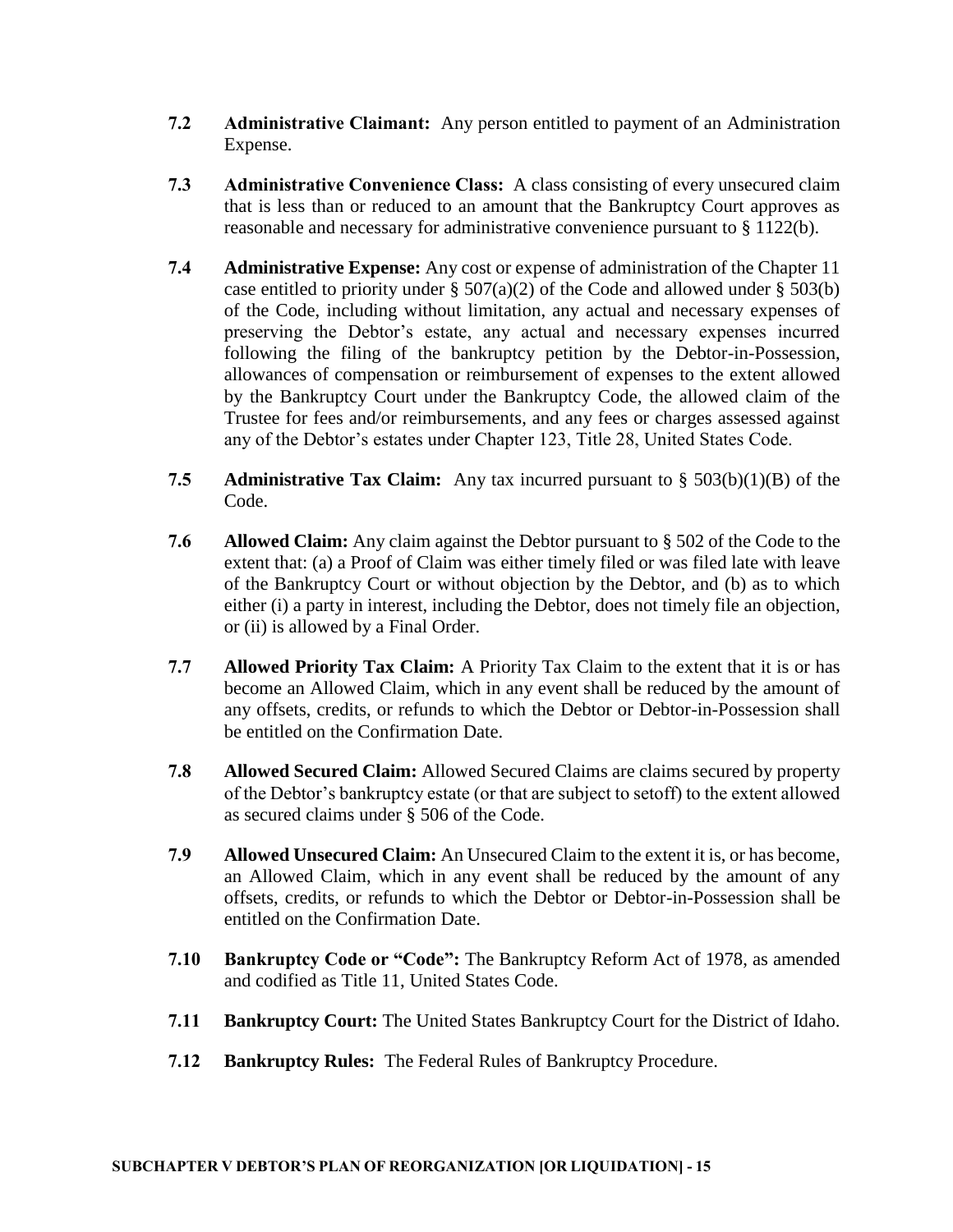- **7.13 Chapter 11 Case:** This case under chapter 11 of the Bankruptcy Code in which [DEBTOR] is the Debtor-in-Possession.
- **7.14 Claim:** Any "right to payment from the Debtor whether or not such right is reduced to judgment, liquidated, unliquidated, fixed, contingent, matured, unmatured, disputed, undisputed, legal, equitable, secured or unsecured; or any right to an equitable remedy for future performance if such breach gives rise to a right of payment from the Debtor, whether or not such right to an equitable remedy is reduced to judgment, fixed, contingent, matured, disputed, undisputed, secured or unsecured." 11 U.S.C. § 101(5).
- **7.15 Class:** A category of holders of claims or interests which are substantially similar to the other claims or interests in such class.
- **7.16 Confirmation:** The entry by the Bankruptcy Court of an order confirming this Plan.
- **7.17 Confirmation Date:** The Date upon which the Bankruptcy Court shall enter the Confirmation Order; provided however, that if on motion the Confirmation Order or consummation of this Plan is stayed pending appeal, then the Confirmation Date shall be the entry of the Final Order vacating such stay or the date on which such stay expires and is no longer in effect.
- **7.18 Confirmation Hearing:** The hearing to be held on \_\_\_\_\_\_\_\_\_\_, 20\_\_\_\_\_ to consider confirmation of this Plan.
- **7.19 Confirmation Order:** An order of the Bankruptcy Court or any amendment thereto confirming this Plan in accordance with the provisions of chapter 11 of the Bankruptcy Code.
- **7.20 Creditor**: Any person who has a Claim against the Debtor that arose on or before the Petition Date.
- **7.21 Debtor and Debtor-in-Possession:** [Debtor], the debtor-in-possession in this Chapter 11 Case.
- **7.22 Disputed Claim:** Any claim against the Debtor pursuant to § 502 of the Code that the Debtor has in any way objected to, challenged or otherwise disputed.
- **7.23 Distributions:** The property required by this Plan to be distributed to the holders of Allowed Claims.
- **7.24 Effective Date:** shall mean the later of (i) the fourteenth calendar day of the first full month following entry of the Confirmation Order, or (ii) the first business day after an appeal of the Confirmation Order has become final and unappealable. However, the Debtor may at any time designate an earlier Effective Date by filing written notice thereof with the Court and serving such notice on all creditors and parties in interest.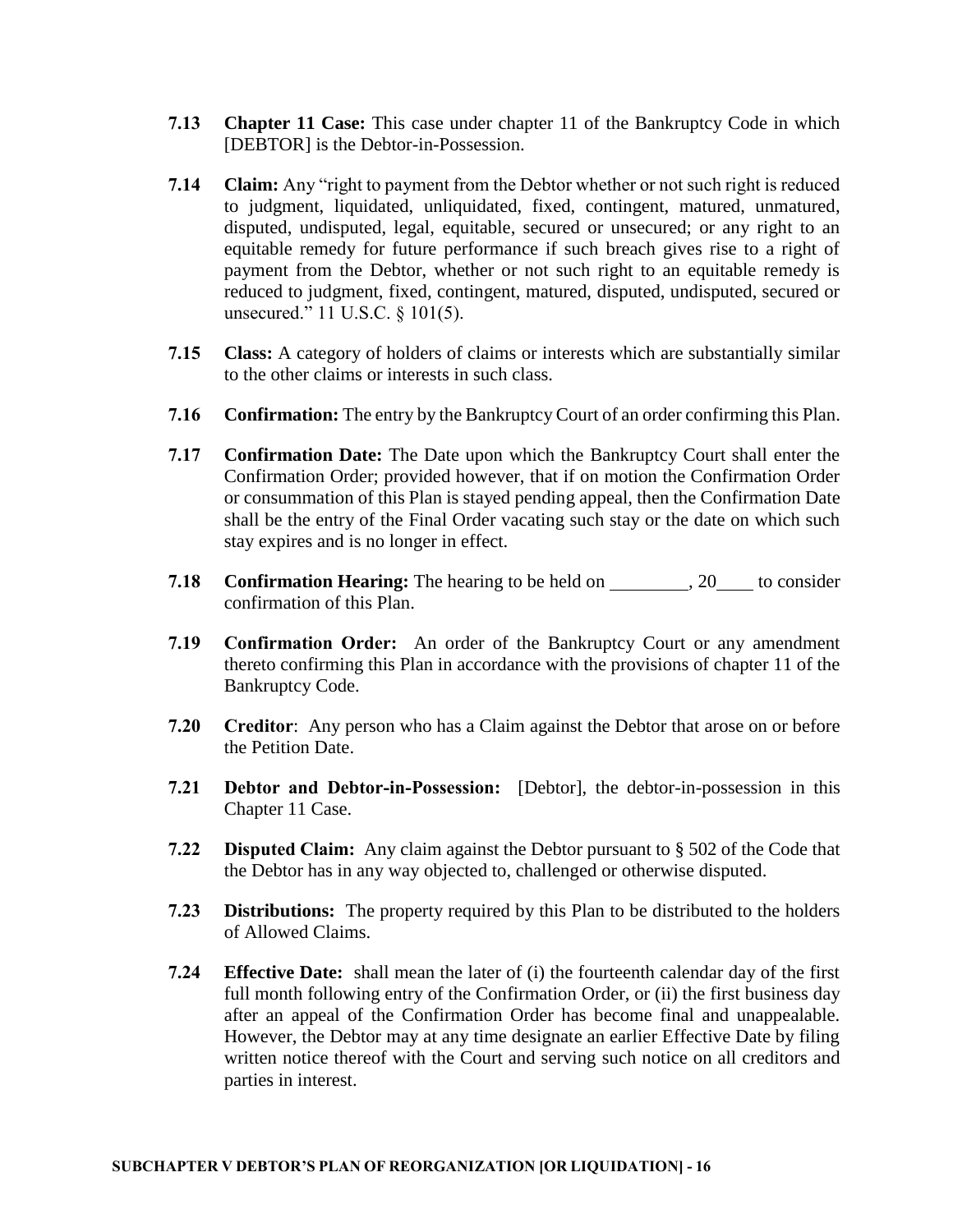- **7.25 Equity Security Holder:** A person or entity that has an ownership interest in the Debtor.
- **7.26 Executory Contracts:** All unexpired leases and executory contracts as described in Section 365 of the Bankruptcy Code.
- **7.27 Final Order:** An order or judgment of the Bankruptcy Court that has not been reversed, stayed, modified or amended and as to which (a) any appeal that has been taken has been finally determined or dismissed, or (b) the time for appeal has expired and no notice of appeal has been filed.
- **7.28 IRC:** The Internal Revenue Code
- **7.29 Petition Date:** [DATE], the date the chapter 11 petition for relief was filed.
- **7.30 Plan:** This Plan, either in its present form or as it may be altered, amended, or modified from time to time.
- **7.31 Priority Tax Claim:** Any Claim entitled to priority in payment under Section 507(a)(8) of the Bankruptcy Code.
- **7.32 Reorganized Debtor:** The Debtor after the Effective Date.
- **7.33 Schedules:** Schedules and Statement of Financial Affairs, as amended, filed by the Debtor with the Bankruptcy Court listing liabilities and assets.
- **7.34 Secured Creditor:** Any creditor that holds a Claim that is secured by property of the Debtor.
- **7.35 Trustee:** [NAME], the trustee appointed pursuant to 11 U.S.C. § 1183(a) and whose duties are prescribed under 11 U.S.C. § 1183(b), this Plan, or the order confirming this Plan.
- **7.36 Unsecured Creditor:** Any Creditor that holds a Claim in the Chapter 11 case which is not a secured Claim.

[DATE]

By:

[DEBTOR]

[DATE]

By:

[COUNSEL FOR DEBTOR]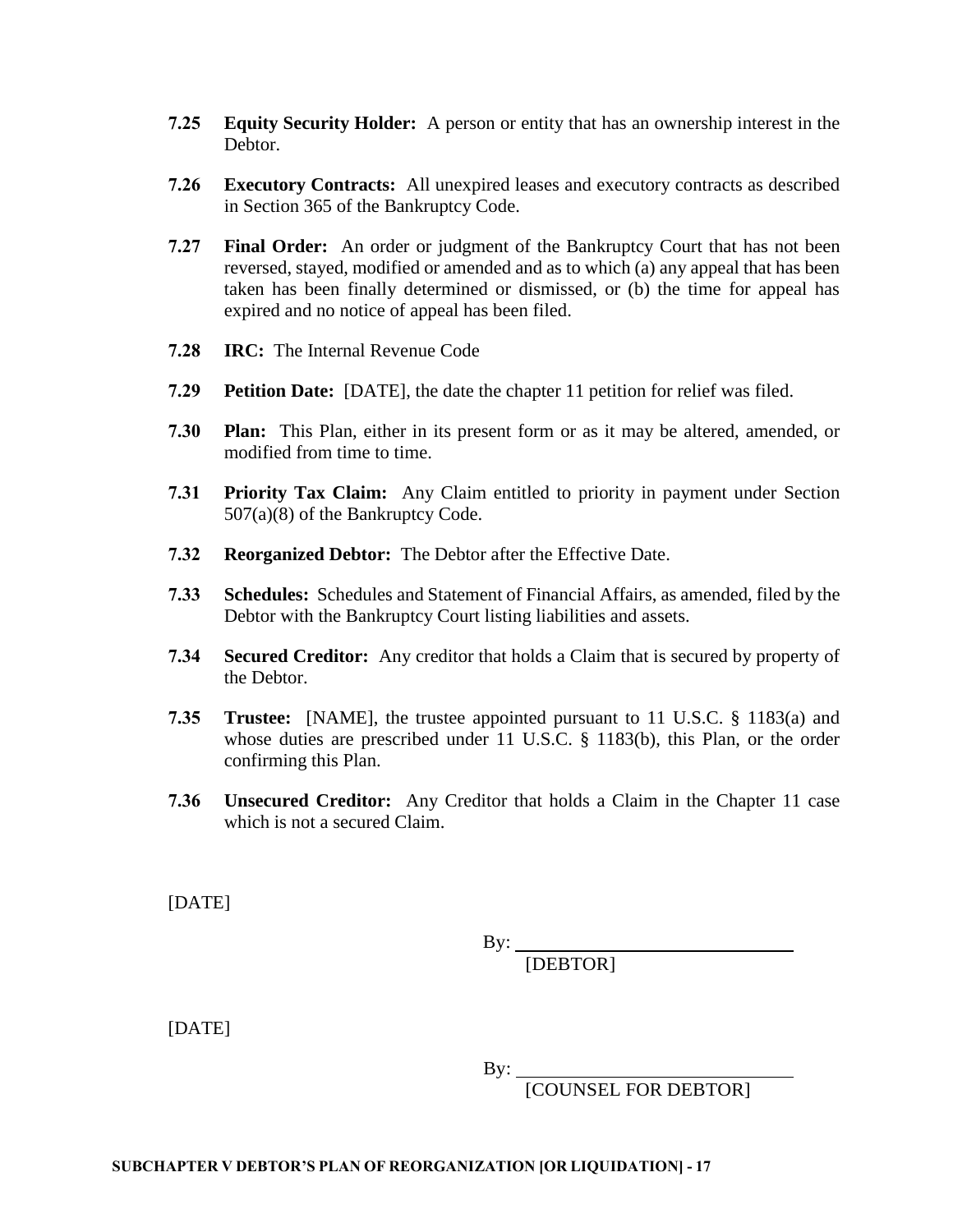## [Example]

### **EXHIBIT \_\_\_ – Cash on hand on the Effective Date**

| Cash on hand on the Effective Date:                                    |  |
|------------------------------------------------------------------------|--|
| $\text{Less} -$                                                        |  |
| Amount of Administrative Expenses payable<br>on effective date of Plan |  |
| Amount of statutory costs and charges                                  |  |
| Amount of cure payments for executory contracts \$                     |  |
| Other Plan Payments due on Effective Date                              |  |
| Balance after paying these amounts                                     |  |

The sources of the cash the Debtor will have on hand by the Effective Date are estimated as follows:

- \$ \_\_\_\_\_\_\_\_\_ Cash in the Debtor's bank account now
- + \_\_\_\_\_\_\_\_\_ Additional cash Debtor will accumulate from net earnings between now and Effective Date [state the basis for such projections]
- + \_\_\_\_\_\_\_\_\_ Borrowing [state separately terms of repayment]
- + \_\_\_\_\_\_\_\_\_ Capital Contributions
- + \_\_\_\_\_\_\_\_\_ Other
- \$ \_\_\_\_\_\_\_\_\_ Total [This number should match "cash on hand" figure noted above]